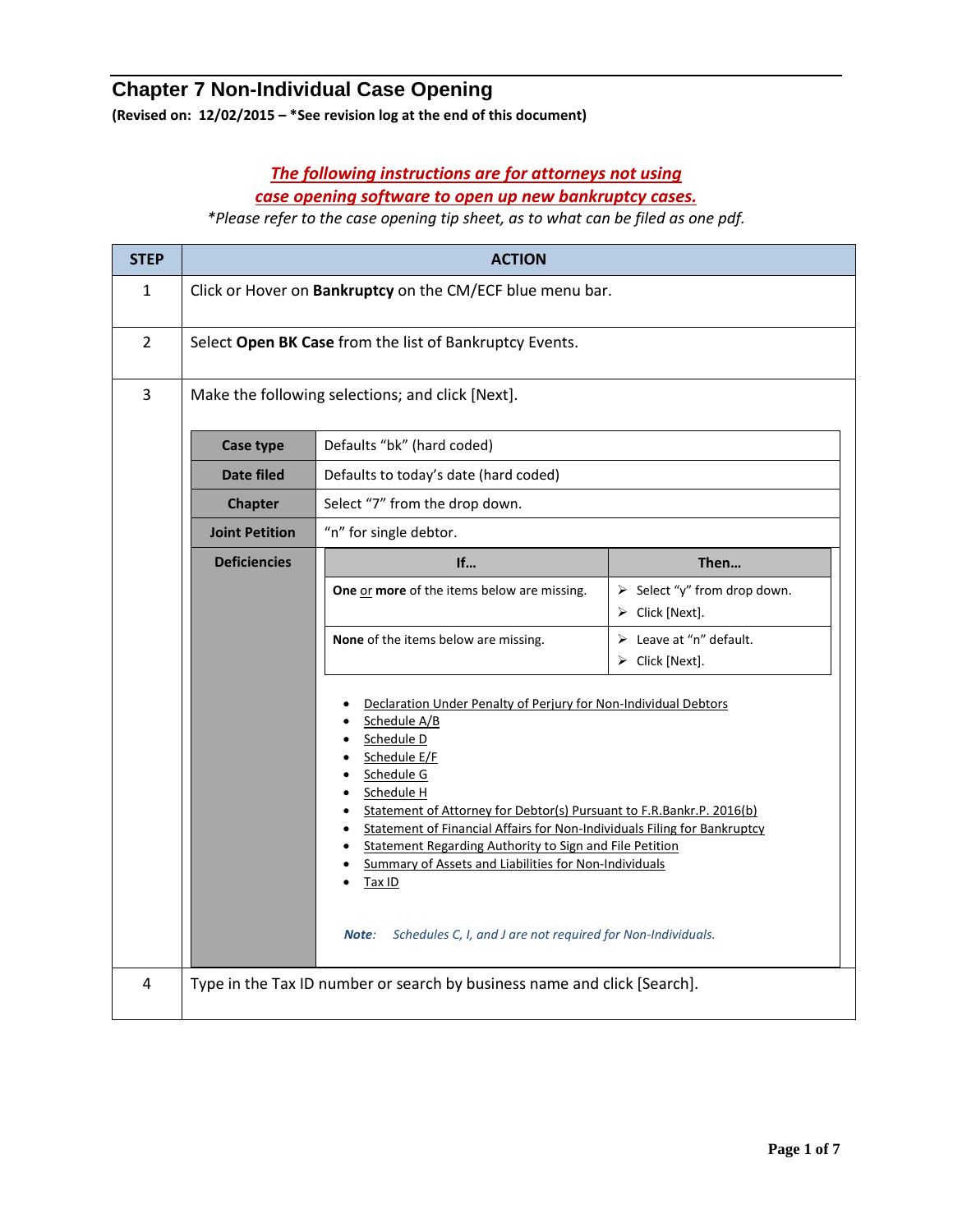| <b>STEP</b> | <b>ACTION</b>                               |                                                                                                              |  |
|-------------|---------------------------------------------|--------------------------------------------------------------------------------------------------------------|--|
| 5           |                                             |                                                                                                              |  |
|             | <b>IF PARTY SEARCH</b><br><b>RESULTS</b>    | THEN                                                                                                         |  |
|             | No exact match or<br><b>No Person found</b> | Click [Create new party] and proceed to next step.                                                           |  |
|             | Finds an exact match                        | Click on name and verify information in the pop-up window.<br>٠                                              |  |
|             |                                             | <b>Note:</b> Name and address must match exactly to what is listed<br>on the petition for the debtor.        |  |
|             |                                             | If the information matches exactly click [Select name from list].<br>$\bullet$<br>Proceed to next step.<br>٠ |  |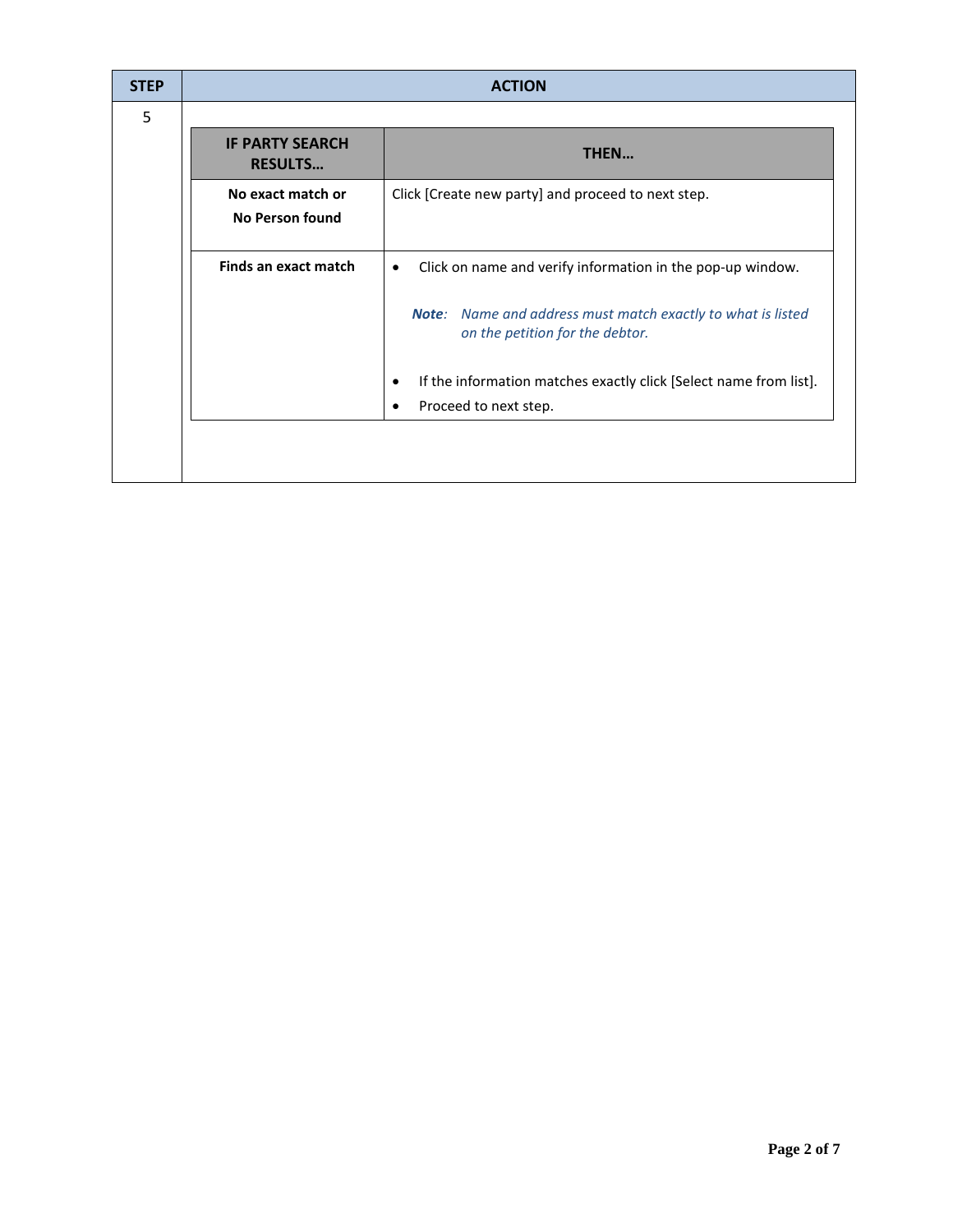| <b>ACTION</b>                              |                                                                                                                                                                                                                                                                                                                                                      |  |  |
|--------------------------------------------|------------------------------------------------------------------------------------------------------------------------------------------------------------------------------------------------------------------------------------------------------------------------------------------------------------------------------------------------------|--|--|
|                                            |                                                                                                                                                                                                                                                                                                                                                      |  |  |
| If you selected                            | Then                                                                                                                                                                                                                                                                                                                                                 |  |  |
| Create a new party<br>in the previous step | $\triangleright$ Type in the debtors information exactly how it appears on the petition (see<br>table below).<br>$\triangleright$ Click [Submit] when complete.                                                                                                                                                                                      |  |  |
|                                            | You may see a pop-up window that displays "Warning: The First name<br>Note:<br>is blank", click [OK].                                                                                                                                                                                                                                                |  |  |
|                                            | Note:<br>You may see a pop-up window that displays "Warning: The TaxID/EIN<br>or SSN/ITIN is blank", verify this is correct and click [OK].                                                                                                                                                                                                          |  |  |
| Select name from list                      | $\triangleright$ Do not change any information (see the "optional" section on table below).                                                                                                                                                                                                                                                          |  |  |
| in the previous step                       | If there is any difference between the debtor information on the<br>Note:<br>petition and what is in the CM/ECF system, you must create a new<br>party. Click the browser back button and select [Create new party].                                                                                                                                 |  |  |
|                                            | $\triangleright$ Click [Submit] when complete.                                                                                                                                                                                                                                                                                                       |  |  |
| Last name                                  | Use initial capitals, exactly as on the petition                                                                                                                                                                                                                                                                                                     |  |  |
| <b>First name</b>                          | Use initial capitals, exactly as on the petition                                                                                                                                                                                                                                                                                                     |  |  |
| <b>Middle name</b>                         |                                                                                                                                                                                                                                                                                                                                                      |  |  |
| <b>Generation</b>                          | Exactly as on the petition                                                                                                                                                                                                                                                                                                                           |  |  |
|                                            | Examples: Sr., Jr., III, or IV                                                                                                                                                                                                                                                                                                                       |  |  |
|                                            | <b>Title</b><br>Example: President or Vice President<br>Leave blank                                                                                                                                                                                                                                                                                  |  |  |
| SSN/ITIN                                   |                                                                                                                                                                                                                                                                                                                                                      |  |  |
| Tax ID/EIN                                 | Already populated from initial search. If "creating a new party" multiple Tax ID's can be added, up<br>to five, by clicking the "+" sign to the right of the box. If you "select name from list", you cannot add<br>multiple Tax ID's, the multiple Tax ID's will be added to the case by the Case Administrator while<br>quality assuring the case. |  |  |
| <b>Office</b>                              | Leave blank                                                                                                                                                                                                                                                                                                                                          |  |  |
| Address 1,2,3                              | Type the debtor's address, exactly as on the petition.                                                                                                                                                                                                                                                                                               |  |  |
| City                                       | Exactly as on petition                                                                                                                                                                                                                                                                                                                               |  |  |
| <b>State</b>                               | Exactly as on petition                                                                                                                                                                                                                                                                                                                               |  |  |
| <b>Zip</b>                                 | Exactly as on petition                                                                                                                                                                                                                                                                                                                               |  |  |
| County                                     | Exactly as on petition - by choosing the county you are telling the system to give the new case a<br>Detroit, Flint or Bay City case number.                                                                                                                                                                                                         |  |  |
| <b>Country</b>                             | Leave blank                                                                                                                                                                                                                                                                                                                                          |  |  |
| <b>Phone</b>                               | Leave blank                                                                                                                                                                                                                                                                                                                                          |  |  |
| Fax                                        | Leave blank                                                                                                                                                                                                                                                                                                                                          |  |  |
| E-mail                                     | Leave blank                                                                                                                                                                                                                                                                                                                                          |  |  |
| <b>Party Text</b>                          | If you type text here (for example, a Michigan Company), it will display italicized on the docket next<br>to the debtor's name. (Example: J&J Inc., a Michigan Company)                                                                                                                                                                              |  |  |
| <b>Optional</b>                            |                                                                                                                                                                                                                                                                                                                                                      |  |  |
| [Alias]                                    | To add any alias listed on the petition (see separate instructions).                                                                                                                                                                                                                                                                                 |  |  |
| [Corporate<br>parent/affiliate]            | Our Court is not using this feature at this time.                                                                                                                                                                                                                                                                                                    |  |  |
| [Review]                                   | Review case information entered thus far.                                                                                                                                                                                                                                                                                                            |  |  |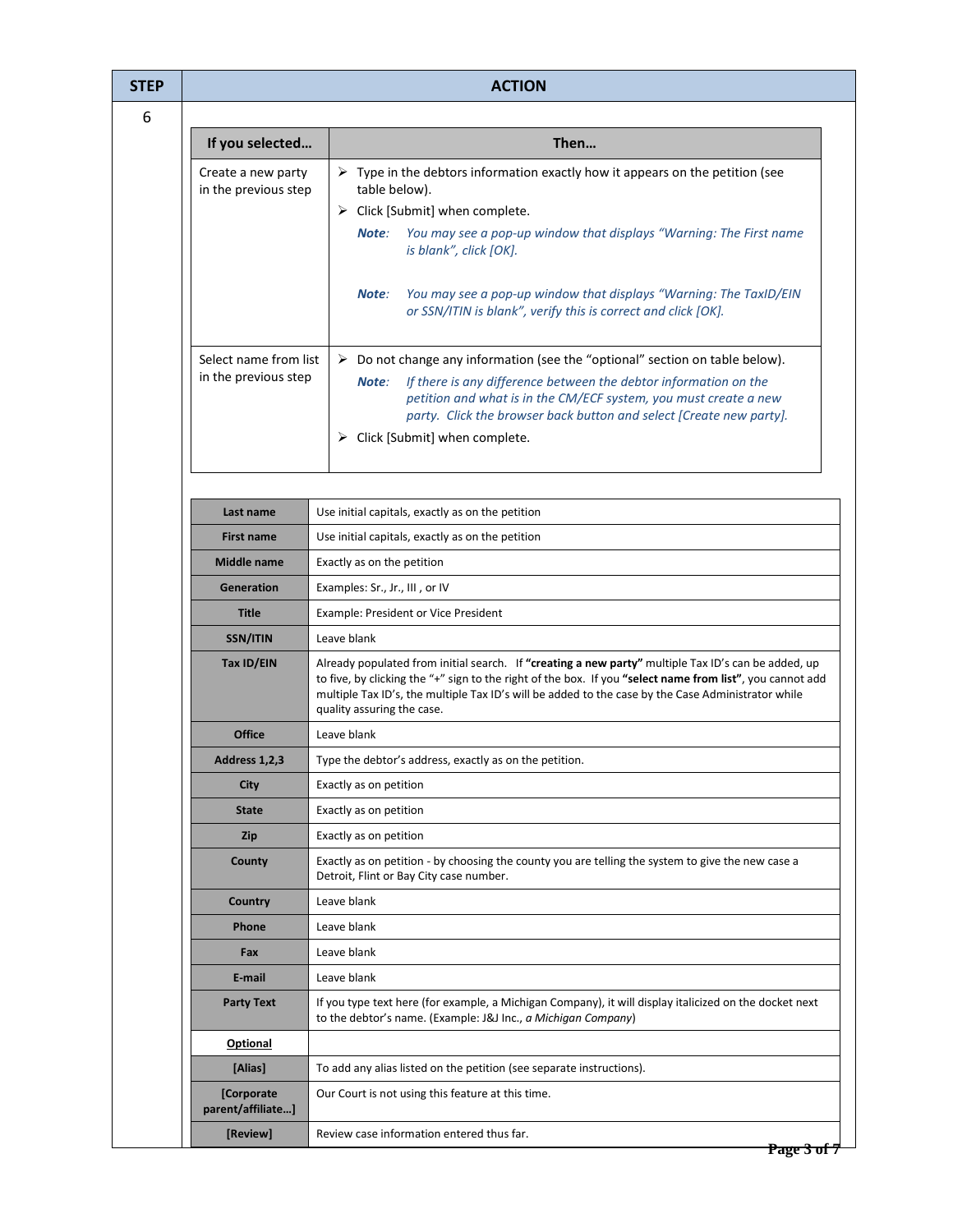| <b>STEP</b> | <b>ACTION</b>                                                                                                                                                                                                                                                                                                                                                                                                                                                                                                                                                                                                                                                                                                  |                                                                                                                                                                                                                      |  |  |  |
|-------------|----------------------------------------------------------------------------------------------------------------------------------------------------------------------------------------------------------------------------------------------------------------------------------------------------------------------------------------------------------------------------------------------------------------------------------------------------------------------------------------------------------------------------------------------------------------------------------------------------------------------------------------------------------------------------------------------------------------|----------------------------------------------------------------------------------------------------------------------------------------------------------------------------------------------------------------------|--|--|--|
| 7           | Verify the divisional office and click [Next].                                                                                                                                                                                                                                                                                                                                                                                                                                                                                                                                                                                                                                                                 |                                                                                                                                                                                                                      |  |  |  |
|             | <b>Note:</b> If the wrong county/divisional office is listed, click the back arrow on your browser to<br>correct the county on the previous screen.                                                                                                                                                                                                                                                                                                                                                                                                                                                                                                                                                            |                                                                                                                                                                                                                      |  |  |  |
| 8           | Select the statistical information and click [Next]. If a prior bankruptcy was found in our<br>database, the prior case(s) will be listed at the top of this screen.                                                                                                                                                                                                                                                                                                                                                                                                                                                                                                                                           |                                                                                                                                                                                                                      |  |  |  |
|             | Leave at Default<br>Prior filing within last 8 years                                                                                                                                                                                                                                                                                                                                                                                                                                                                                                                                                                                                                                                           |                                                                                                                                                                                                                      |  |  |  |
|             | <b>Fee Status</b>                                                                                                                                                                                                                                                                                                                                                                                                                                                                                                                                                                                                                                                                                              | Non-Individuals can only select "Paid." Other<br>options are not allowed for Non-Individuals.                                                                                                                        |  |  |  |
|             | <b>Nature of debt</b>                                                                                                                                                                                                                                                                                                                                                                                                                                                                                                                                                                                                                                                                                          | Select Business.                                                                                                                                                                                                     |  |  |  |
|             | <b>Asset Notice</b>                                                                                                                                                                                                                                                                                                                                                                                                                                                                                                                                                                                                                                                                                            | Leave at Default "No"                                                                                                                                                                                                |  |  |  |
|             | <b>Estimated number of creditors</b>                                                                                                                                                                                                                                                                                                                                                                                                                                                                                                                                                                                                                                                                           | Select from drop down.                                                                                                                                                                                               |  |  |  |
|             | <b>Estimated assets</b>                                                                                                                                                                                                                                                                                                                                                                                                                                                                                                                                                                                                                                                                                        | Select from drop down.                                                                                                                                                                                               |  |  |  |
|             | <b>Estimated liabilities</b>                                                                                                                                                                                                                                                                                                                                                                                                                                                                                                                                                                                                                                                                                   | Select from drop down.                                                                                                                                                                                               |  |  |  |
|             | <b>Type of debtor</b>                                                                                                                                                                                                                                                                                                                                                                                                                                                                                                                                                                                                                                                                                          | Make appropriate selection.<br>If you select Corporation, Partnership or<br>Note:<br>Other a special categories section displays. If<br>applicable, check the appropriate box and/or<br>enter the NAICS code.        |  |  |  |
|             | <b>Nature of business</b>                                                                                                                                                                                                                                                                                                                                                                                                                                                                                                                                                                                                                                                                                      | If applicable, select an option. If you select<br>"Business" as the nature of debt, you must select a<br>"Nature of Business."                                                                                       |  |  |  |
|             | <b>Special categories</b>                                                                                                                                                                                                                                                                                                                                                                                                                                                                                                                                                                                                                                                                                      | If applicable, make appropriate selection.<br>This section displays if you selected<br>Note:<br>Corporation, Partnership or Other for the<br>type of debtor.                                                         |  |  |  |
|             | <b>NAICS code</b><br>(North American Industry Classification System)                                                                                                                                                                                                                                                                                                                                                                                                                                                                                                                                                                                                                                           | If applicable, enter code or search for code and<br>make appropriate selection form the drop down.<br>This section displays if you selected<br>Note:<br>Corporation, Partnership or Other for the<br>type of debtor. |  |  |  |
| 9           | Type the amounts in the applicable fields and click [Next]. Enter "0.00" in the fields for<br>Schedule I, Schedule J, Current Monthly Income, and Total Nondischargeable Debt. These are<br>not required for non-individuals. The last field "Total Dischargeable Debt (Computed)" is<br>automatically calculated by the system. In some cases an amount will not be automatically<br>entered if applicable documents are missing. Do not type a "\$" and commas are not required.<br>Leave the field(s) blank if that item is one of the deficient/missing documents.<br>The amounts for schedules A/B, D, and E/F are taken from the Summary of<br>Note:<br>Assets and Liabilities for Non-Individuals form. |                                                                                                                                                                                                                      |  |  |  |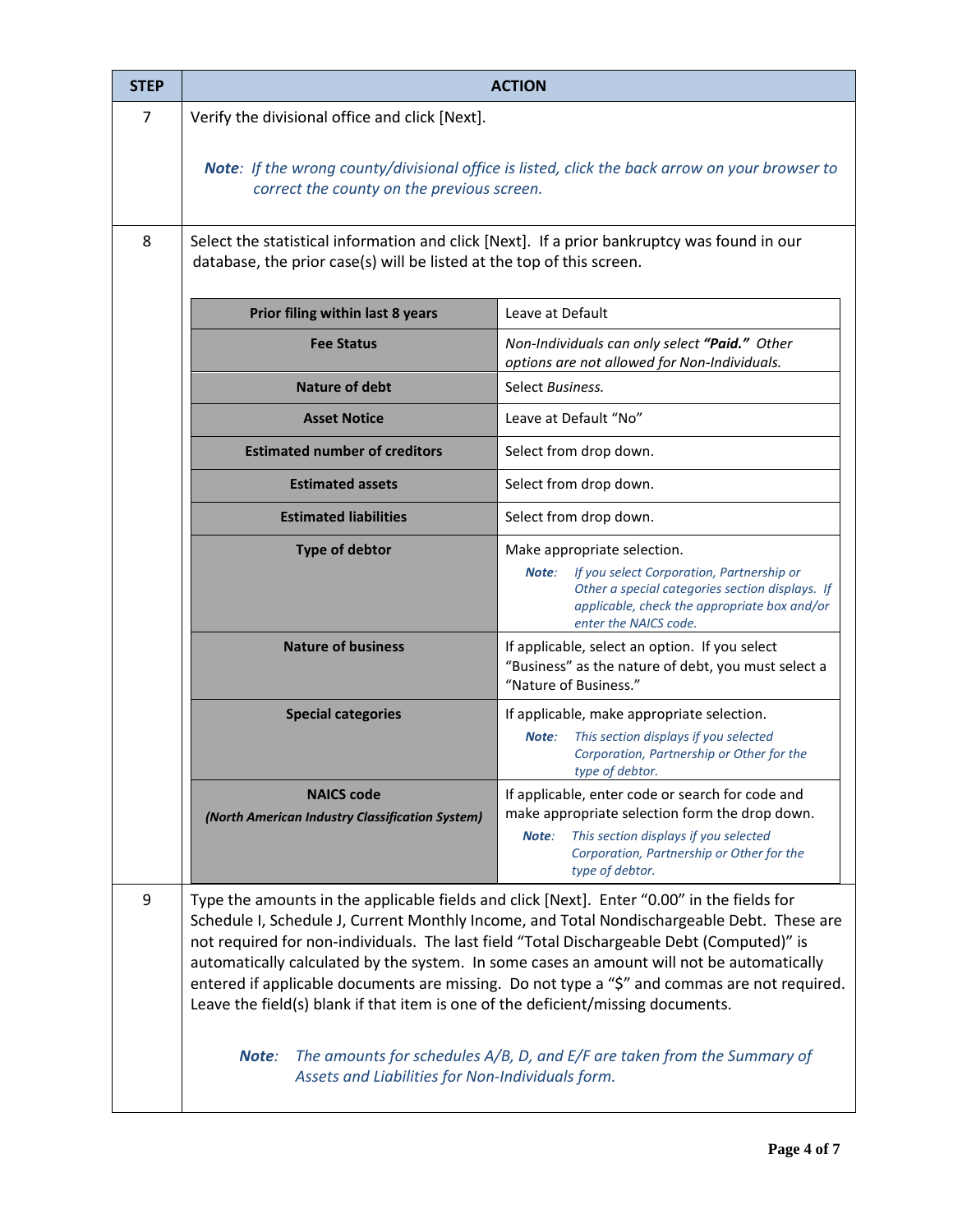| <b>STEP</b> | <b>ACTION</b>                                                                                                  |                                                                                                                                                                                                                                         |  |  |
|-------------|----------------------------------------------------------------------------------------------------------------|-----------------------------------------------------------------------------------------------------------------------------------------------------------------------------------------------------------------------------------------|--|--|
| 10          |                                                                                                                |                                                                                                                                                                                                                                         |  |  |
|             | If                                                                                                             | Then                                                                                                                                                                                                                                    |  |  |
|             | <b>Deficiencies</b>                                                                                            | Check the box or boxes of all items not included in the<br>$\blacktriangleright$<br>petition and click [Next]. The system will set a 14 day<br>deadline for each deficiency.<br>$\triangleright$ Click [Next] and proceed to next step. |  |  |
|             | <b>No Deficiencies</b>                                                                                         | Proceed to next step.<br>➤                                                                                                                                                                                                              |  |  |
|             |                                                                                                                |                                                                                                                                                                                                                                         |  |  |
| 11          | The due date screen displays for deficiencies. If there were no deficiencies, this screen will<br>not display. |                                                                                                                                                                                                                                         |  |  |
|             | If                                                                                                             | Then                                                                                                                                                                                                                                    |  |  |
|             | <b>Deficiencies</b>                                                                                            | Click [Next] and proceed to next step.<br>➤                                                                                                                                                                                             |  |  |
|             | <b>No Deficiencies</b>                                                                                         | Proceed to next step.<br>➤                                                                                                                                                                                                              |  |  |
|             |                                                                                                                |                                                                                                                                                                                                                                         |  |  |
| 12          | Associate the pdf and click [Next]. See separate instructions in the miscellaneous section.                    |                                                                                                                                                                                                                                         |  |  |
|             | Note:                                                                                                          | Please refer to the case opening tip sheet, as to what can be filed as one pdf.                                                                                                                                                         |  |  |
| 13          | The full filing fee displays. Click [Next].                                                                    |                                                                                                                                                                                                                                         |  |  |
| 14          | Modify docket text screen displays. If applicable, add text in the box provided and click<br>[Next].           |                                                                                                                                                                                                                                         |  |  |
|             | Note:                                                                                                          | It is not mandatory to modify text. There is no spell check and whatever is<br>typed in the text box will display italicized on the docket.                                                                                             |  |  |
| 15          | once you click [Next].                                                                                         | Final text screen displays. Verify text and click [Next]. The bankruptcy case is officially filed                                                                                                                                       |  |  |
|             | Note:<br>opening process over.                                                                                 | Before you click [Next], if you notice an error, you will need to either go back to<br>the screen where the information was entered incorrectly or start the case                                                                       |  |  |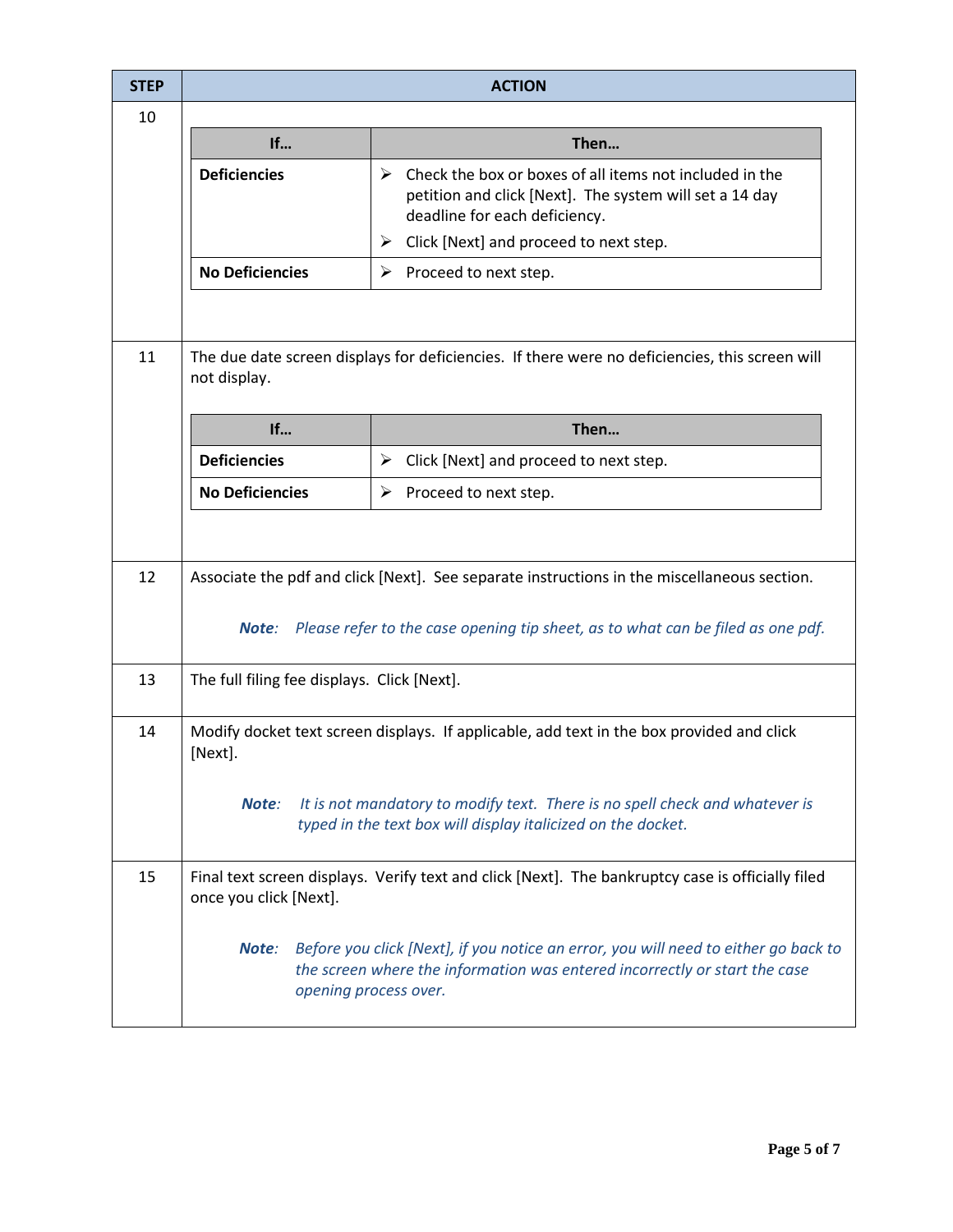| <b>STEP</b> | <b>ACTION</b>                                                          |                                                                                                                                                                                                                              |  |  |  |
|-------------|------------------------------------------------------------------------|------------------------------------------------------------------------------------------------------------------------------------------------------------------------------------------------------------------------------|--|--|--|
| 16          | Summary of current charges window displays.                            |                                                                                                                                                                                                                              |  |  |  |
|             | IF<br>THEN                                                             |                                                                                                                                                                                                                              |  |  |  |
|             | Pay Now<br><b>Continue Filing</b>                                      | Click [Pay Now], to type in your credit card information and<br>make the payment.<br>Proceed to next step.<br>Note: You have 48 hours to make your payments.<br>Click [Continue Filing] if you want to continue filing other |  |  |  |
|             |                                                                        | cases and make one payment for all charges.<br>Proceed to next step.<br>Note: The summary of current charges window would display<br>if there is a balance owed to the court.                                                |  |  |  |
| 17          | The NEF (Notice of Electronic Filing) displays. Transaction completed. |                                                                                                                                                                                                                              |  |  |  |
|             | of the documents in the case opening process.                          | Use the case opening tip sheet, in the guides section, for further instructions on filing the rest                                                                                                                           |  |  |  |

[Back to Main Menu](http://www.mieb.uscourts.gov/cmecf-docketing-guides) [Back to Chapter 7 Menu](http://www.mieb.uscourts.gov/forattorney/chapter-7)